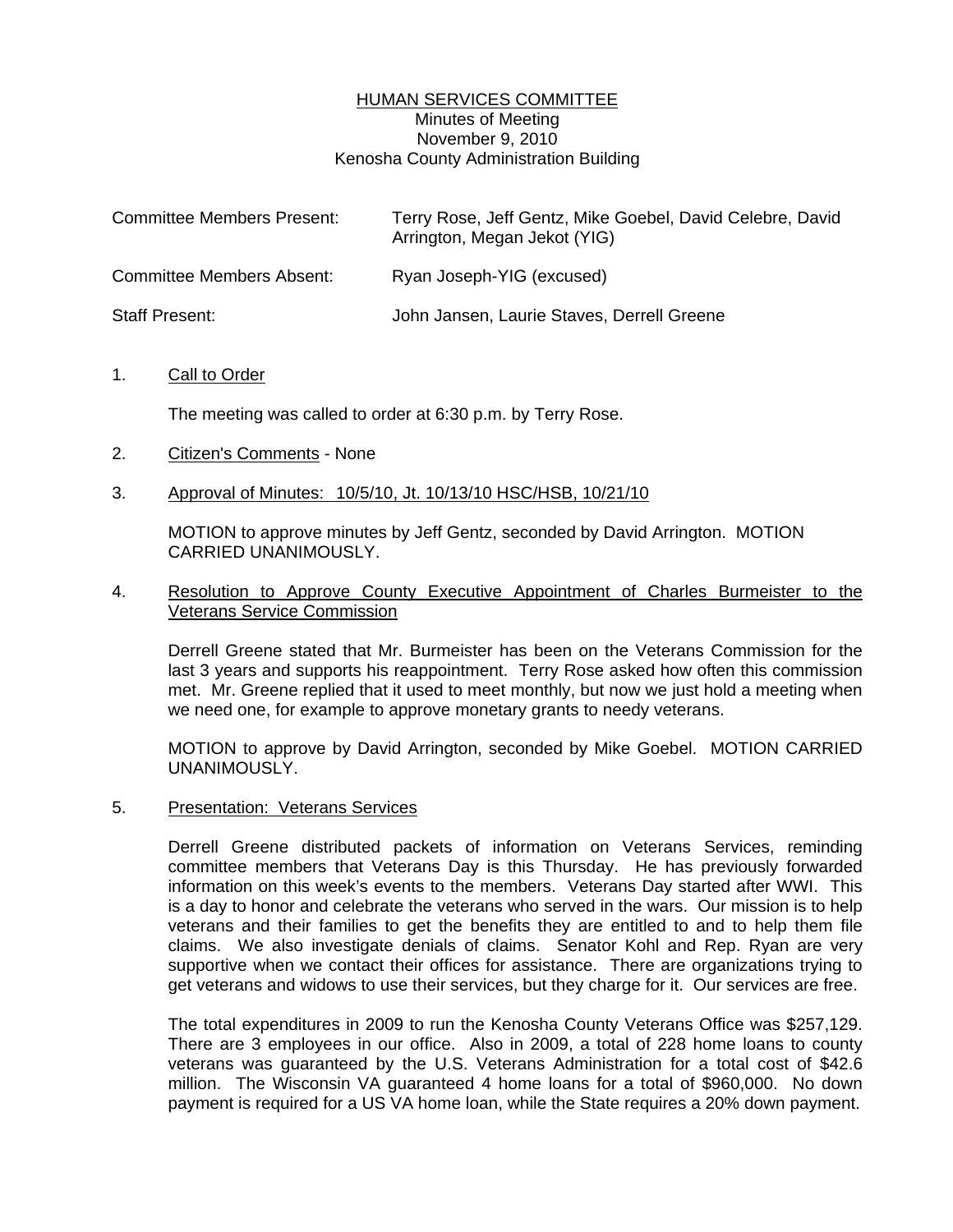The VA paid \$21 million to disabled county veterans and/or spouses for disability or pension payments. A widow is also eligible for a pension based on the years of service of her husband. WDVA educational grants to help re-educate veterans were made to 55 county veterans totaling \$72,000. 16 personal loans were processed totaling \$75,000. A veteran can get up to \$3,000 per loan, with a maximum lifetime benefit of \$7,500.

 Veterans who are 100% disabled are eligible for a property tax credit if they have lived in the state for 5 years, and they don't need to be 65 years old anymore. More veterans are learning of this benefit. In the tax years before 2008, there were only 26 claimants, totaling \$57,957. That number grew to 32 in tax year 2008 and \$92,503, but for 2009, there were 3,609 claimants, for a total credit amount of \$10.6 million.

 The Post 911 GI Bill is a great bill. The school is paid directly, plus the vet gets an additional \$1,200 a month for living expenses and \$1,000 for books and supplies. This educational benefit can also be transferred to the vet's children or wife. Many young people have applied for this.

 The VA added 3 more illnesses associated with Agent Orange for which Vietnam vets can now apply for benefits: B-cell leukemia, Parkinson's disease, and Ischemic heart disease. Vets who were on the ground in Vietnam, who have these diseases, and who previously were denied, can come in now and receive benefits. They will be reimbursed back to the date they filed the claim, even back to the 1970s and 80s.

 The suicide rate is rising because of the increased number of deployments. Some people are being deployed over 3 or 4 times. The VA is looking into this problem.

 The State of Wisconsin will fly WWII and terminally ill vets to Washington DC to see their memorials, free of charge. This is called the Honor Flight.

Over 1.1 million veterans have lost their lives fighting for our country.

 Mr. Greene reviewed the Kenosha County Veterans brochure: "Are you aware of the VA Benefits available to you?" This lists all of the services that our office provides.

 Megan Jekot stated that she is part of Key Club at St. Joseph's High School, and asked if schools could get involved with making things for veterans, or if they could do any small fundraising events. Mr. Greene replied that vets really appreciate a showing of support from the community, and asked Ms. Jekot to call him to discuss her ideas.

 Mr. Greene said that veterans come into their office daily. They had 2,000 people in their office last year. Their main job is to help veterans file claims for benefits and services.

 We have quite a few events during the year. We held a Stand Down in Union Grove for the homeless veterans this summer. We only had 2 people show up. Last year we had 7. No one knows how many homeless vets there are. But even though it's advertised on the radio, in the paper, etc., people still say they didn't hear about it. Jeff Gentz asked if Mr. Greene could get a list of those events to him.

 There is aid for needy veterans, but they need to go through all of the different services offered in the County first. This is a State law. Most services are for families, while most of the veterans are single. So this is an issue.